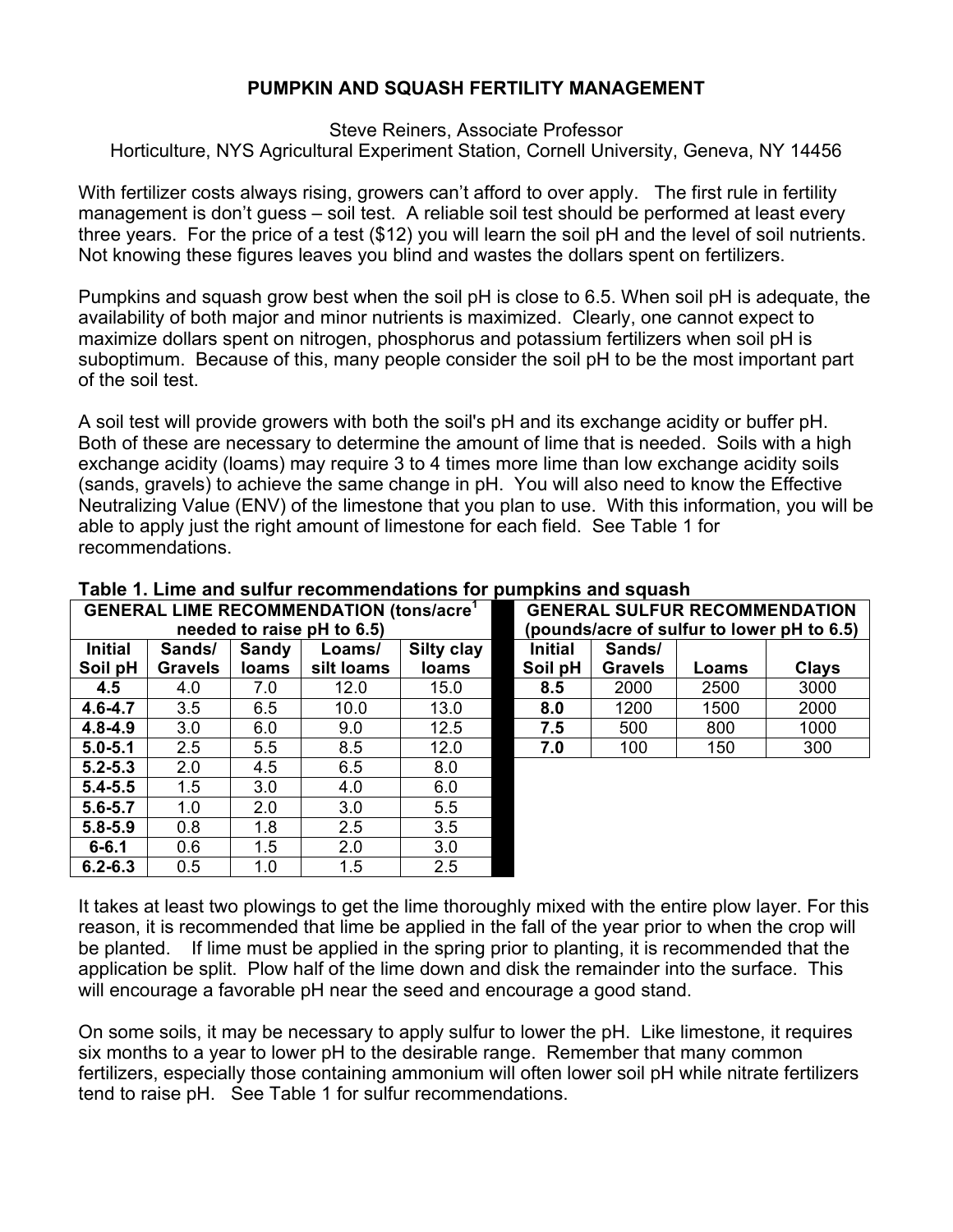There are 12 essential nutrients that all plants require to grow. All of the nutrients are absorbed from the soil. Six of these are needed by plants in relatively large amounts and are called macronutrients. These include nitrogen, phosphorus, potassium, calcium, magnesium, and sulfur. The other six are called micronutrients or minor elements and include iron, copper, zinc, boron, manganese, and molybdenum. Although these are considered minor and may be needed in amounts of less than one pound per acre, there is nothing unimportant about them. The level of crop production can be no greater than that allowed by the most limiting of the essential nutrients.

Nitrogen is perhaps the most limiting nutrient in crop production. Deficiency symptoms include yellow plants and stunted, weak growth. Pumpkins and squash are able to absorb nitrogen in two forms, ammonium ( $NH<sub>4</sub>$ ) and nitrate ( $NO<sub>3</sub>$ ), but they do prefer the nitrate form. In soils, nitrogen may be tied up in organic matter (crop residues, soil organic matter, humus, microbes, etc.), which in this form is totally unavailable to plants. This organic nitrogen is first converted to ammonium and then to nitrate by soil bacteria. These microbes will be most active when the soil is warm, soil moisture is optimum and pH is optimum. Cool conditions, dry or waterlogged soils, or compacted soils will all slow the conversion of nitrogen to available forms.

About 75 - 100 pounds of N are recommended per acre. Higher rates may push foliar growth at the expense of flowers and fruit. A large canopy seems to shade female flowers and make it difficult for bees to find them for pollination. Either way, it reduces fruit set. Be especially careful if planting pumpkins into fields where a legume cover crop has been grown or high rates of manure applied. Little if any additional nitrogen may be needed.

Like nitrogen, phosphorus can be found in organic and inorganic portions of the soil. The typical deficiency symptom is a purplish color on leaf undersides. Soil tests may reveal high levels of phosphorus in soils yet deficiency symptoms may still be observed. Phosphorus is found in three forms in soil, two of which are unavailable to plants. The unavailable forms include phosphorus in organic matter and phosphorus fixed or bound to iron and aluminum at low pH, and calcium and magnesium at high pH. Added fertilizer phosphorus is fixed with other elements and is only very slowly made available. Since this is a chemical reaction, it occurs quicker in warmer soils as compared to cooler ones. Banding phosphorus rather than broadcasting is a more efficient way to apply this nutrient.

Potassium is the third of the "primary elements". Deficiency symptoms are categorized as "hidden hunger", meaning that a potassium deficiency does not usually show obvious signs. In severe cases, leaf edges may be scorched. Plants absorb potassium in the ion form K+. Potassium can be leached from sandy or gravely soils and be fixed and unavailable in the clay portion of soil.

Calcium is absorbed by roots in the ion form Ca<sup>++</sup>. Deficiency symptoms include young leaves that are stunted, distorted and spotted and necrotic at the leaf edge. Blossom-end rot has been seen in watermelon and cucumber and could potentially occur in pumpkin. Although calcium may be present in high levels in the soil, dry conditions will limit its uptake by plants and cause deficiency symptoms. High levels of sodium, potassium, magnesium and ammonium may also cause deficiency.

Magnesium is absorbed in the Mg<sup>++</sup> form. Look for yellow regions between leaf veins, sometimes a reddish color progressing to brown. Deficiency is most common on acid, highly leached soils that are high in potassium or calcium. Sulfur is cycled through soil in a very